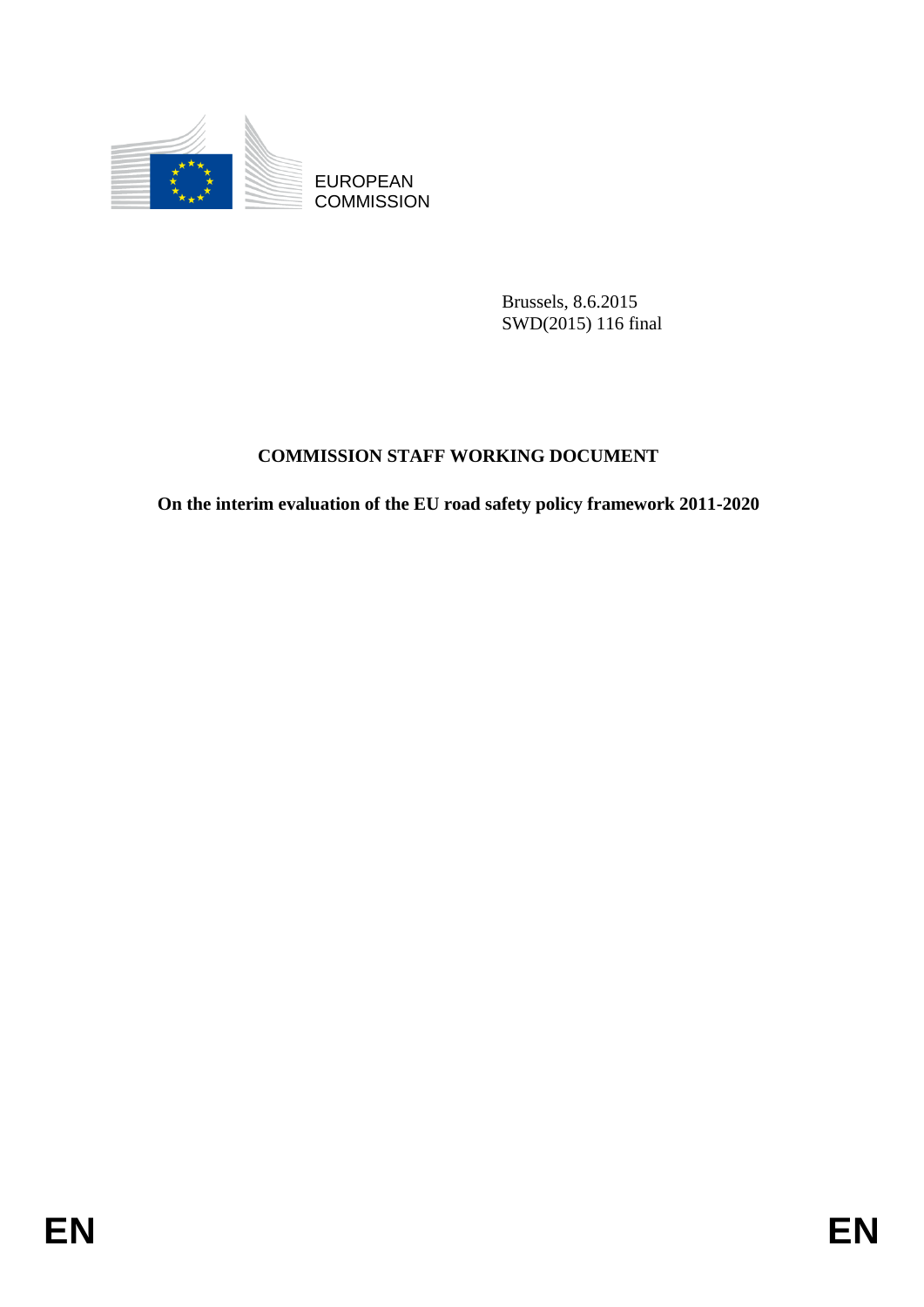# **COMMISSION STAFF WORKING DOCUMENT**

#### **On the interim evaluation of the EU road safety policy framework 2011-2020**

## **1. Introduction**

The Commission road safety work in the period 2011-2020 is guided by the policy framework *Policy orientations on road safety 2011-2020<sup>1</sup>* . An interim evaluation of these Policy orientations has been carried out half-way through this period.

The interim evaluation has taken stock of EU road safety actions within the policy framework. It has assessed progress made towards the strategic target of reducing the number of road fatalities by 50% by 2020. It has investigated indications of EU relevance, effectiveness, efficiency, coherence and added value.

The evaluation was based on data from the EU road accidents database CARE, on a technical study by a road safety expert<sup>2</sup>, on information from external stakeholders and on findings from a wide literature review.

The evaluation concluded that the EU road safety policy framework is generally on the right track. The number of road fatalities in the EU is decreasing, especially for young people and for motorised road users. EU actions appear to have contributed to this reduction. The strategic target is found to remain relevant and challenging. All actions under the Policy orientations are ongoing as planned and some have already been completed.

This Staff Working Document summarises the outcomes of the interim evaluation and the expected next steps in EU road safety work.

#### **2. Background**

Road safety work is complex, with many factors playing a role in determining final outcomes; for example the behaviour of road users, the design and quality of vehicles and safety equipment, the design and maintenance of road infrastructure and the emergency response in the case of a crash.

Road safety is a shared competence. Many important measures, for example traffic rule enforcement and road user education are primarily managed by the Member States. The EU contributes where there is added value to cooperation and harmonisation of rules at EU level.

#### **The road safety situation today**

European roads are much safer today than ever before and the EU is the safest region worldwide. However, every year more than 25,000 people die in road traffic crashes in the EU and many more are reported to be seriously injured. Road crashes remain one of the most common

<sup>1</sup> <sup>1</sup> Commission Communication, Towards a European road safety area: policy orientations on road safety 2011-2020, COM(2010)389 final, Brussels, 20 July 2010

 $2$  Jeanne Breen, Road safety study for the interim evaluation of Policy Orientations on Road Safety 2011-2020, 12 February 2015, the report is available at:

http://ec.europa.eu/transport/road\_safety/pdf/study\_final\_report\_february\_2015\_final.pdf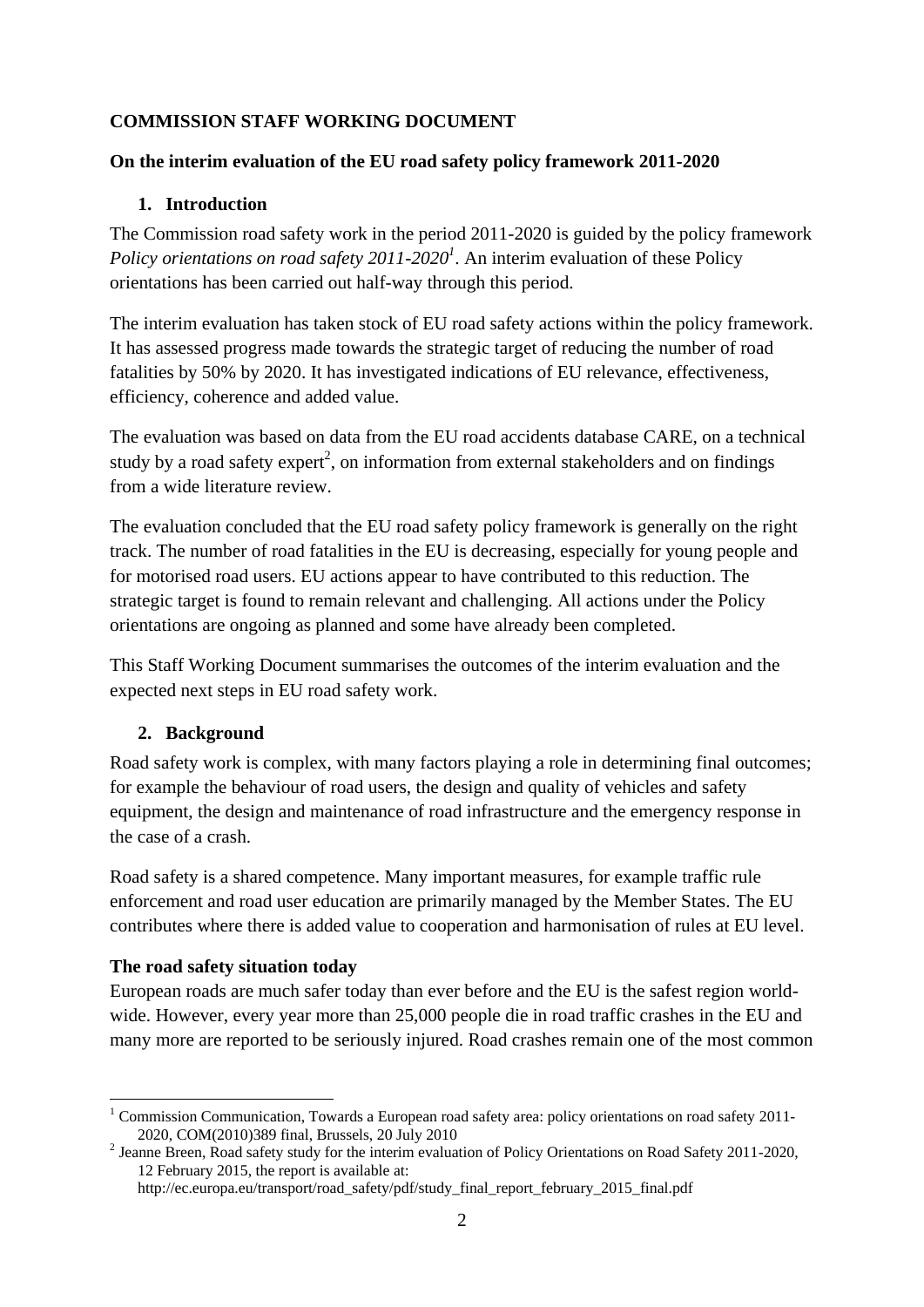causes of death for those between 15 and 25 years old. Drink-driving and speeding are responsible for a large share of all fatal road traffic crashes.

The number of road fatalities is decreasing in the EU. The number of road deaths dropped by 18.2% from 2010 to 2014. The differences between Member States are also decreasing.

The strongest development has been in the safety of those younger than 25 years and for motorised road users. The majority of those killed on the roads are nevertheless car occupants and motorcycle riders.

The safety of vulnerable road users (pedestrians and cyclists) and of elderly road users (65 years and above) is improving more slowly. The fatality numbers for these groups decreased at a below-average rate.

Serious road traffic injuries are also decreasing but not as rapidly as fatalities.

# **The EU road safety policy framework**

The contributions by the Commission during the current decade are guided by the Policy orientations on road safety 2011-2020. There are two main components to this framework:

- A strategic, aspirational target for the reduction of road fatalities by 2020;
- A list of 16 proposed Commission actions divided under seven focus areas.

The aim of the road safety target is to halve the number of road deaths over the decade, with 2010 as the baseline year. The target is not binding on EU Member States and it is not in conflict with separate target setting by Member States at national level. The intention to strive towards this target was announced by the Commission in the Policy orientations in 2010 and confirmed in the Transport White Paper<sup>3</sup> the following year. The EU target was endorsed by the European Parliament<sup>4</sup> and by the Council<sup>5</sup>.

The strategic target is intended as a tool for benchmarking and comparison between Member States and for mobilising partners to join the challenge and to increase road safety efforts at all levels. A strategic target is adopted to confirm the EU commitment to an important policy area. Setting strategic road safety targets is considered an international best practice.<sup>6</sup>

This target can only be reached by a combination of actions at local, national and EU level. The initiatives taken by the EU are grouped into seven focus areas:

- 1. Education and training of road users
- 2. Enforcement of road traffic rules
- 3. Safer road infrastructure

<sup>1</sup>  $3$  Commission White Paper, Roadmap to a Single European Transport Area – Towards a competitive and resource efficient transport system, COM(2011)144 final, Brussels, 28 March 2011

<sup>4</sup> European Parliament resolution of 27 September 2011 *on European road safety 2011-2020* (2010/2235(INI))

<sup>5</sup> *Council conclusions on road safety*, 3052th Transport, Telecommunications and Energy Council meeting, Brussels, 2–3 December 2010

<sup>&</sup>lt;sup>6</sup> International Organisation for Standardisation, Road traffic safety (RTS) management systems -Requirements with guidance for use, ISO 39001:2012(E); World Health Organisation, Global status report on road safety 2013, p.27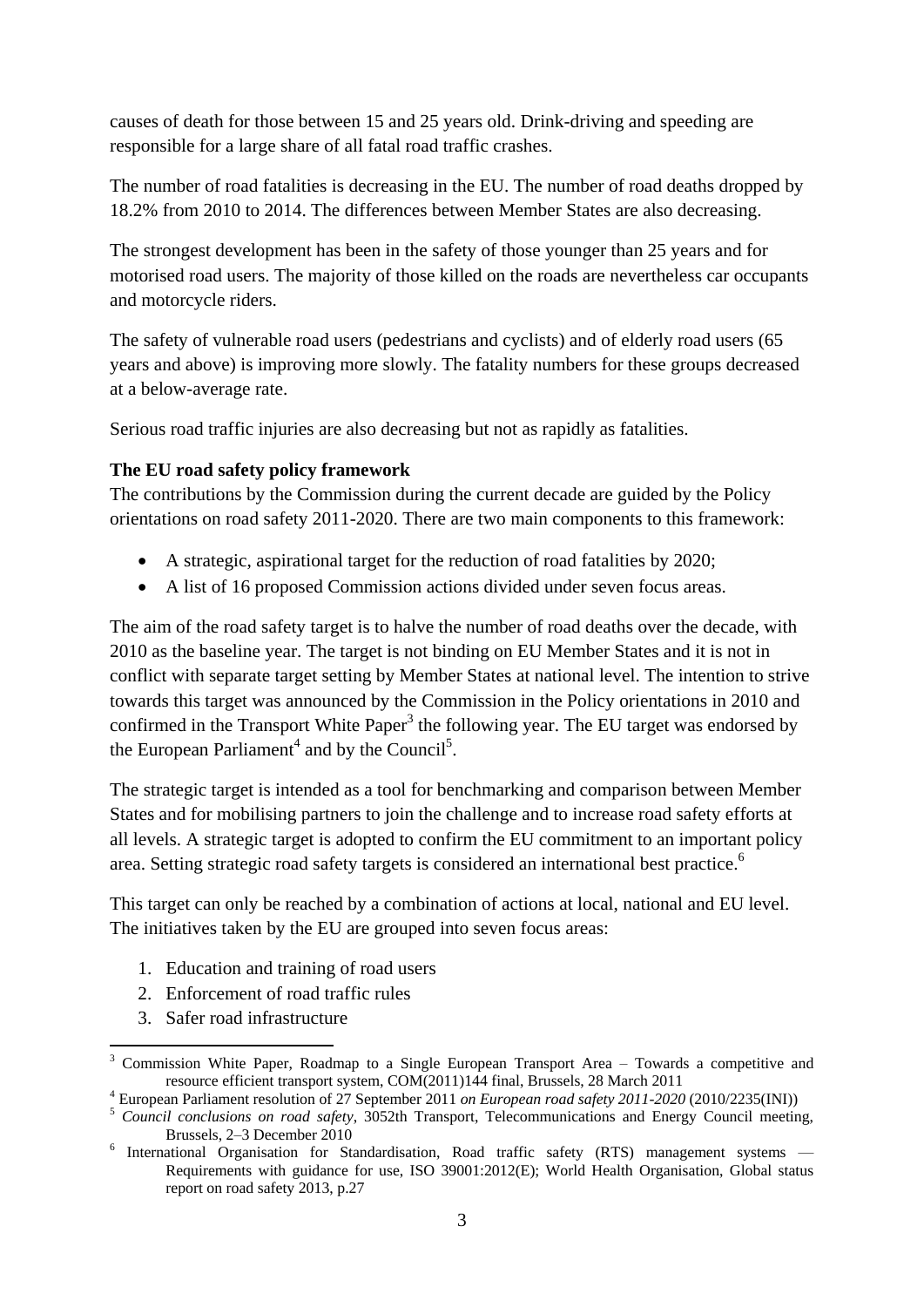- 4. Safer vehicles
- 5. Better use of modern safety technologies
- 6. Serious injuries and emergency services
- 7. Safety of vulnerable road users.

There are 16 actions proposed in the framework document. These range from legislation to soft measures and studies. Several Commission DGs are involved in the execution of the tasks.

### **3. Summary of evaluation conclusions**

Work is on-going within all the seven focus areas and several main milestones have already been reached. Two important legislative initiatives have been concluded on roadworthiness testing and on the cross-border enforcement of road traffic rules. Revisions of the vehicle approval legislation have also been completed. Actions are carried out in cooperation across the Commission Directorate-Generals.

Reviews of the infrastructure safety management rules and the rules on qualification and training of professional drivers are on-going. Vehicle safety systems e.g. to prevent speeding and drink-driving are investigated. Monitoring and follow-up of the legislation currently in place, analysis of road safety trends and contribution of road safety information to citizens are tasks that will continue throughout the strategy period.

Actions remain to be carried out especially in the area of cooperative system and advanced driver assistance technologies and on the reduction of serious road traffic injuries.

New challenges will also need to be taken into account in the coming years, for example the changing context of an ageing population, the increased use of potentially distracting devices in traffic and the possibilities offered by new technologies such as automated driving systems.

#### **Relevance of the policy framework**

The policy framework remains relevant. The target, the focus areas and the specific actions tackle serious road safety problems. All main road safety challenges except the continued over-representation of men among road traffic victims are directly targeted by actions under the framework. In order to achieve the target, the road safety policy framework should remain complete and holistic to cover all road user groups. There needs to be a focus both on motorised road users (the majority of the road fatalities) and on vulnerable road users (for whom fatality rates have decreased less than average).

However, the target for the reduction of fatalities focuses only on part of the road safety problem. The strategic target does not address the major problem of the high number of serious road traffic injuries.

#### **Prognosis for the strategic target for the reduction of fatalities**

In order to reach the target by 2020, a higher annual decrease rate is needed from this point onwards. For the remainder of the strategy period, an annual decrease rate of 7.8% is needed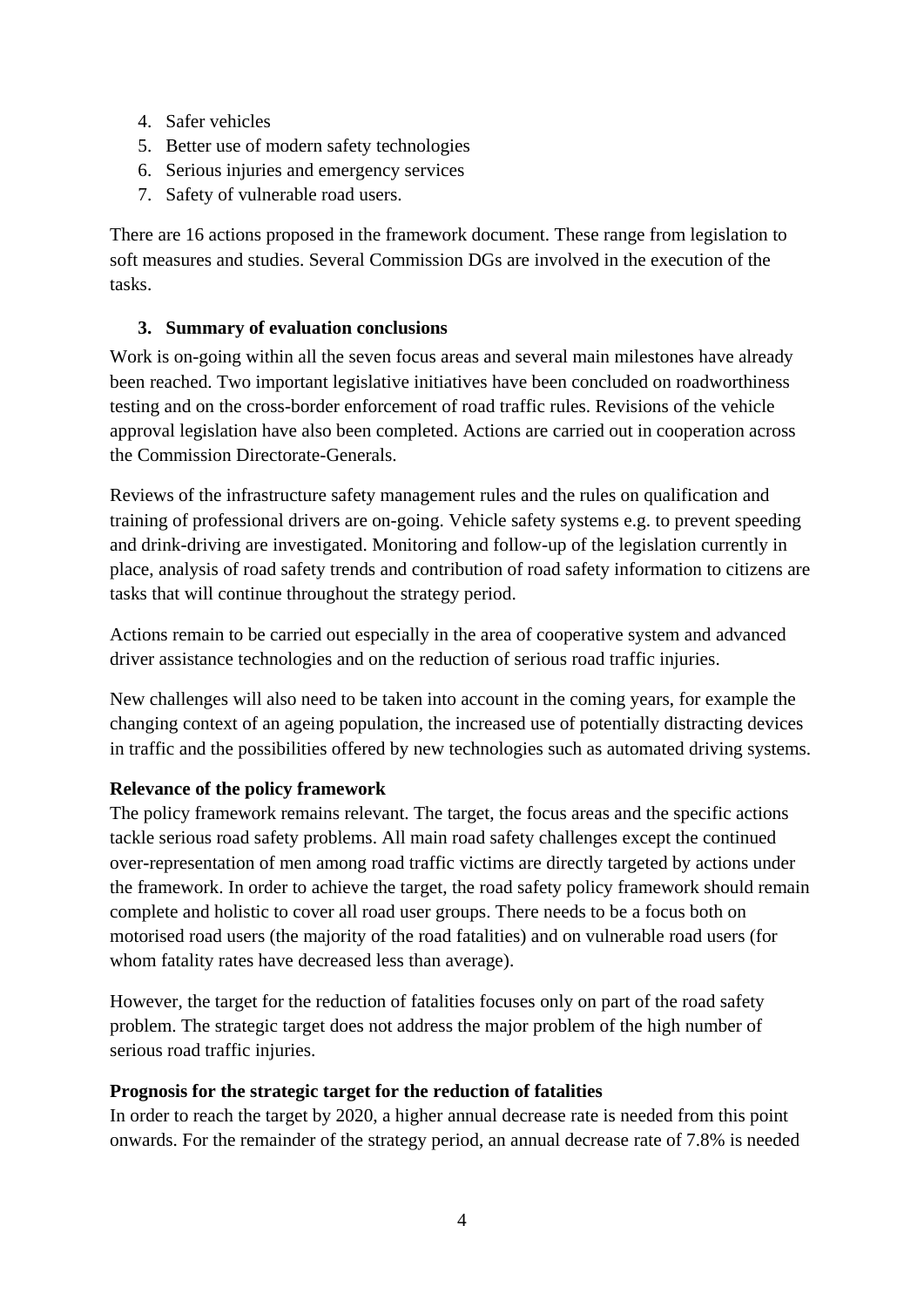in order for the strategic target to be reached. This is considered to be challenging but not unattainable.

This means that additional efforts at EU and national level need to be considered. The actions by Member States are more likely to have an effect on road safety before 2020; for example enforcement of traffic rules and especially targeting speeding offences. EU actions within the road safety policy framework need to be continued, not least to prepare the ground for road safety progress in the longer term.

# **Effectiveness of EU actions**

It is clear that the EU is the safest region world-wide, that the differences between Member States are decreasing over time, that new Member States usually make big road safety progress in the years following accession and that the average fatality decrease rate has speeded up since the adoption of the first EU-level strategic road safety target. Together, these facts indicate that the initiatives undertaken by the EU have a significant impact on road safety.

The different trends identified in specific target groups, for example age groups can in some cases be attributed to effects of individual EU actions; in other cases it is more difficult to draw any clear conclusions, for example, for different road user groups and road types.

The exact extent of EU effects on road safety outcomes could not be measured; this was also not expected due to the complex road safety context. It is not possible to isolate the results of Member State actions from those of EU actions.

Other external factors (financial crisis, demographic changes and climate change) have also been investigated, but could not be shown to have had any major impact on the road safety results in the period 2010-2014.

#### **Efficiency of EU actions**

The exact costs and savings could not be measured but based on the rough estimates made, it is deduced that the annual cost savings from the road safety progress made so far have been much higher than the annual total expenditure on road safety actions.

It is therefore concluded that the results have been achieved at a reasonable cost. It is also inferred that no other measures would have been likely to have yielded as broad, far-reaching results with benefits for the entire EU.

#### **Coherence of policy objectives**

The road safety policy objectives are clearly in line with other main policy objectives such as environmental, economic, social and health objectives. Only three possible exceptions to this were identified, but these can be resolved within the current policy framework:

• In the short term, there is a possibility that economic growth does not support a speedier road fatality reduction, mostly due to increased traffic volumes in times of strong economic development. This effect is however appears to level out over time.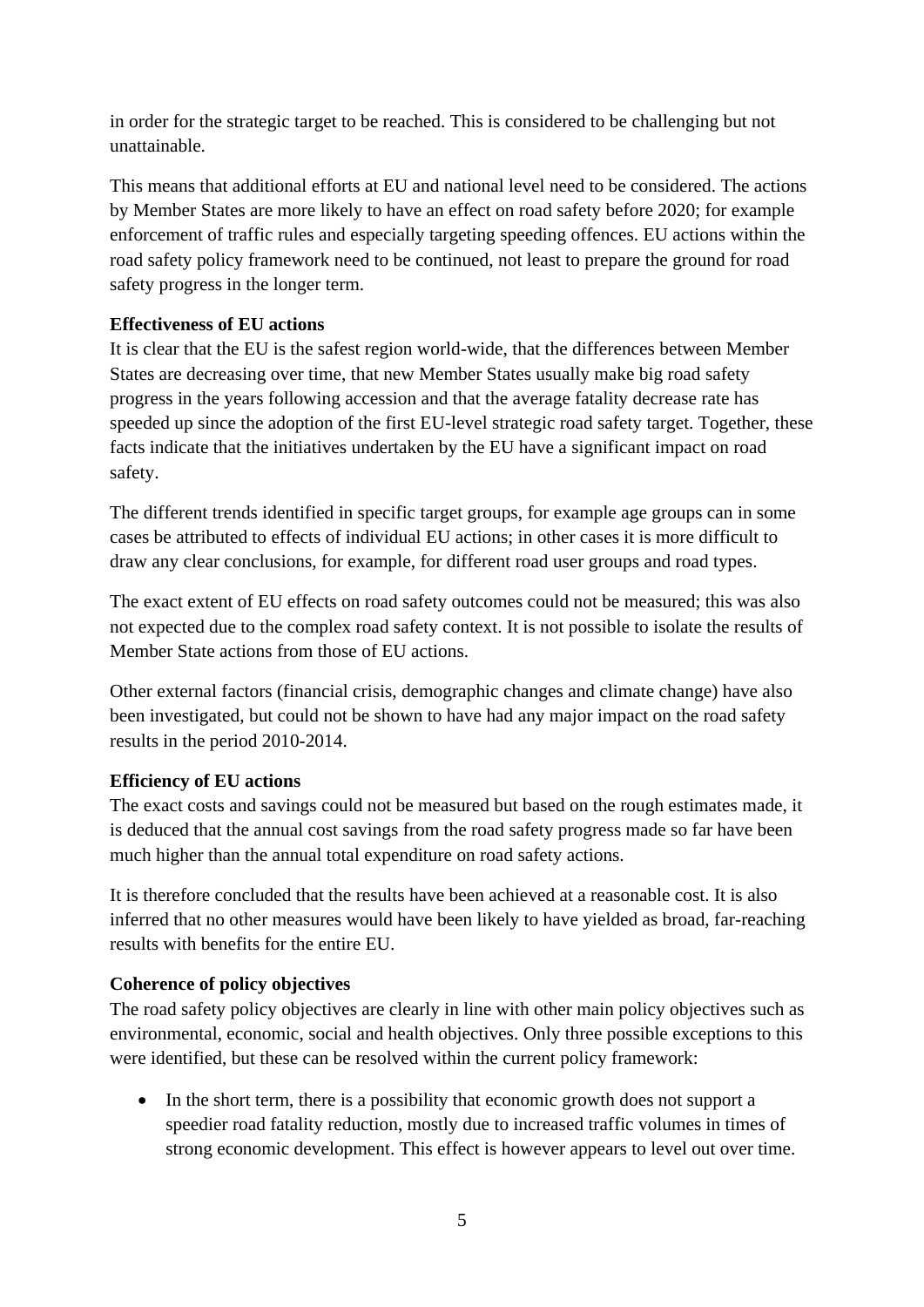- Promoting low-speed zones in sensitive areas could contradict the environmental objective of reducing fuel consumption and emissions due to the fact that low speeds increase road safety but are not optimal from an emissions point of view, at least for traditional combustion engines. A shift to more sustainable urban transport could be a solution.
- There could be increased road safety risks following promotion of sustainable transport modes like walking and cycling, unless measures are taken to ensure safe mobility also for pedestrians and cyclists.

## **Added value of EU contribution**

An assessment was made of possible alternative ways to reach the same results; it is concluded that the EU actions have indeed had an added value, especially for the Member States with lower levels of road safety where EU actions are likely to have promoted developments more quickly.

#### **4. Next Steps**

The evaluation results indicate that no major changes to the strategic policy framework are needed at this point.

The work to complete the actions under the Policy orientations will continue, and in particular:

- The continued work on serious injuries including monitoring of progress based on the new data reporting and by further activities aimed at supporting Member States and local communities;
- Continued efforts to support Member States in exchanging experiences, and advice on best practices e.g. within the European Semester exercise;
- Further efforts in the area of cooperative Intelligent Transport Systems and advanced driver assistance systems in order to maximise the road safety benefits of new technologies;
- Efforts to increase the safety of vulnerable road users, aiming to speed up the fatality decrease rate for these groups;
- Monitoring and encouraging the implementation and enforcement of road safety rules at Member State level.

Novelties that could be considered in the upcoming preparatory work for the next strategy period include:

- Addressing the gender aspect of road safety;
- Identifying intermediary outcome objectives as part of the results-based approach.